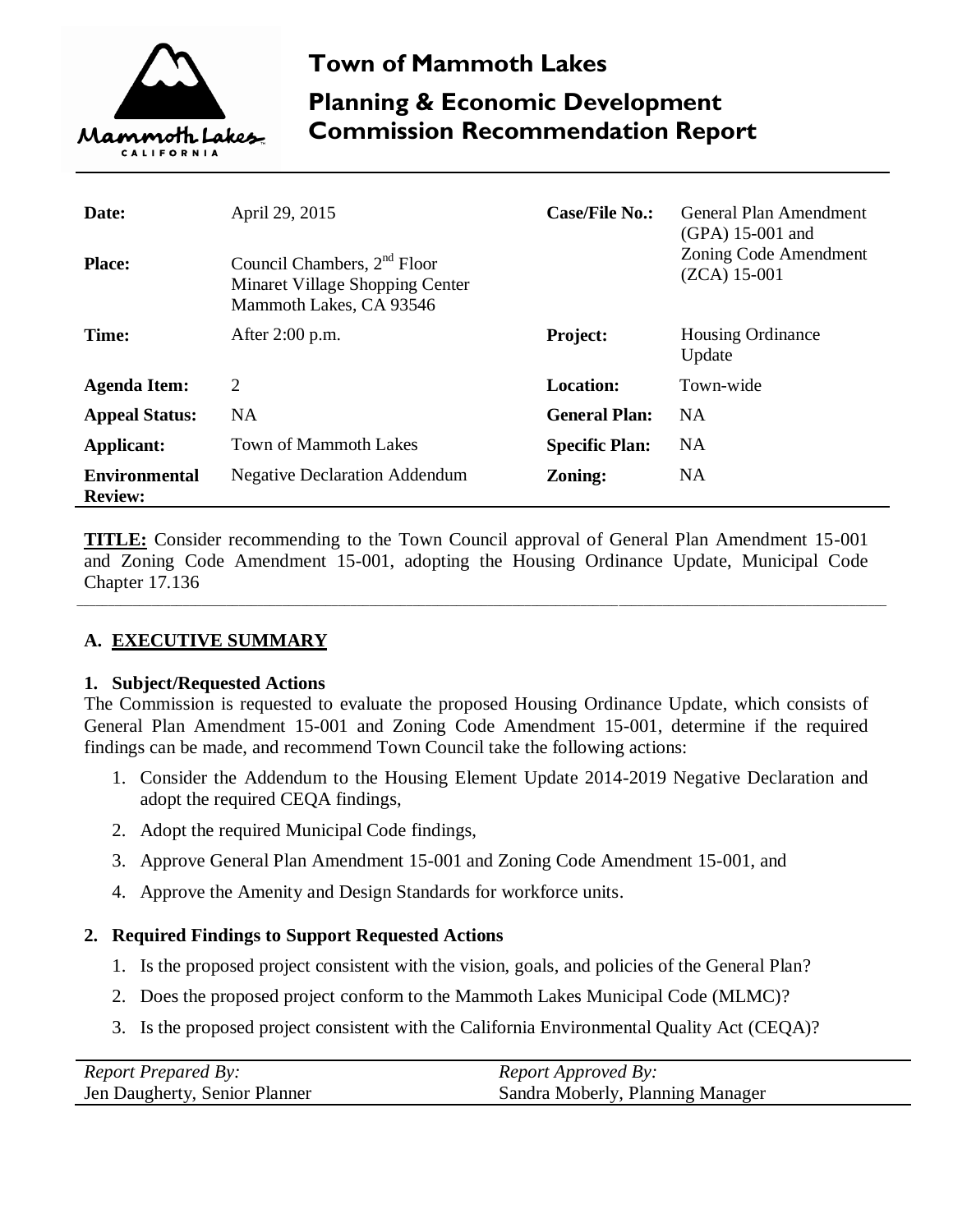## **3. Report Summary**

Town Council directed staff to prepare a comprehensive update to the housing ordinance (Municipal Code Chapter 17.136). The updated ordinance reflects Council's direction, which includes a menu-based ordinance that allows developers to choose a desired method for housing mitigation (i.e., fee, on-site housing, off-site housing, conveyance of land, or other). Draft amenity and design standards for workforce units have been prepared for Commission review and recommendation to Council. An Addendum to the Negative Declaration adopted for the 2014-2019 Housing Element has been prepared to satisfy the environmental review requirements for this ordinance update. A number of policy items are identified for Commission discussion and to facilitate the provision of comments for Council consideration.

Based on the analysis, it is staff's opinion that the required findings can be made, and staff recommends that the Commission recommend to the Town Council approval of the housing ordinance update.

# **B. ANALYSIS**

## **1. Background**

## *Housing Ordinance/Interim Policy*

The housing ordinance is part of the Zoning Code that describes housing mitigation requirements for new development. The Town's housing ordinance was first adopted in 2000. In 2009, an Interim Housing Policy was adopted, which included a 10% inclusionary requirement for certain projects (Attachment 4). Concerns with the Interim Housing Policy have been raised recently with the economy recovering and potential new developers entering Mammoth Lakes.

#### *Town Council Direction*

On January  $21<sup>st</sup>$ , the Council directed staff to proceed with updating the housing ordinance and fee. On March  $4<sup>th</sup>$ , the Council provided additional direction to staff regarding this update. Council's direction included the following:

- Develop a clear, easy-to-understand menu of options available for developers to utilize to mitigate workforce housing.
- One of the options shall be a fee, so all development projects have the option to pay a fee.
- On-site housing (i.e., inclusionary housing) shall not be mandatory for any project.
- Developers should not be penalized for choosing to mitigate via one option instead of another; mitigation options should be considered equivalent.
- Include households with incomes of up to 150% Area Median Income (AMI) in mitigation requirements.
- Analyze peer resorts to inform this work effort (see Attachment 3).
- This is a very high priority and is on an expedited schedule.
- Authorization to Town staff to hire AECOM Technical Services, Inc. (AECOM) to complete this work effort.

The updated housing ordinance, Attachment 1, Exhibit C, reflects this Council direction.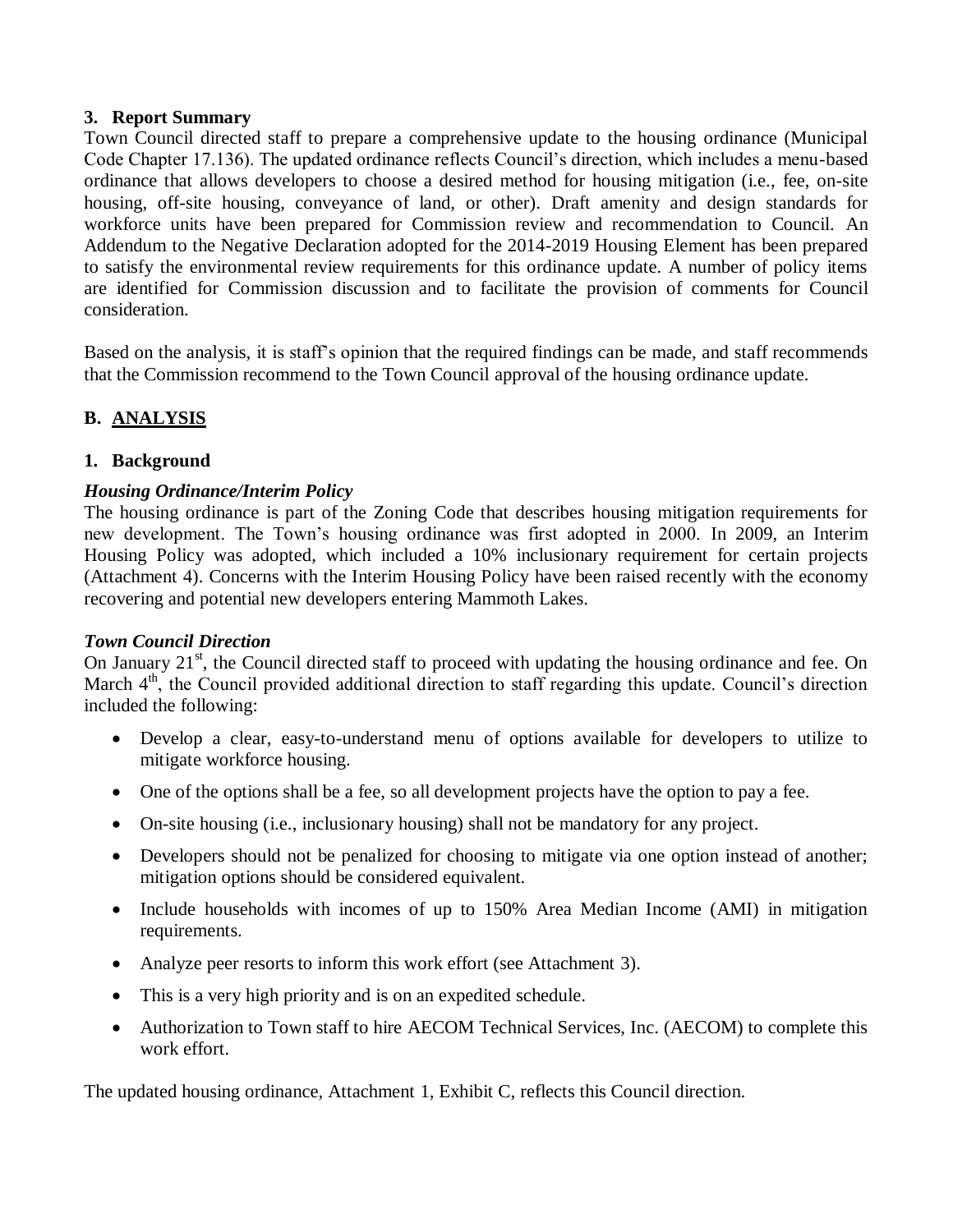## *Mammoth Lakes Housing, Inc. (MLH) Board Review*

The MLH Board serves in an advisory role to the Commission and Council on housing issues. The MLH Board reviewed the draft ordinance on April 6<sup>th</sup>. Many of the Board's recommendations were considered appropriate by staff and AECOM and have been incorporated into the updated housing ordinance. A number of policy concerns raised by the MLH Board have been included in Section 2, Updated Housing Ordinance - Policy Discussion Items, below.

#### *Nexus Study and Fee Recommendations*

The housing fee nexus study will provide an analysis and justification framework for housing fees. The draft nexus study is being prepared by AECOM and is anticipated to be available at the end of April, along with AECOM's fee recommendations. The nexus study and fee recommendations will not be included in the Commission recommendation on the housing ordinance update due to the expedited timeline requested by Council<sup>1</sup>.

## **2. Updated Housing Ordinance - Policy Discussion Items**

While the updated housing ordinance reflects the Council's direction described above, there are a number of policy items the Commission may wish to discuss and/or provide comments to Council:

## A. *Inclusionary Housing No Longer Mandated*

As directed by Council, the requirement for certain projects to mitigate via on-site housing (i.e., inclusionary housing) has been removed. Instead, a developer would have the option to select a mitigation method of his/her choice (e.g., fee, on-site housing, off-site housing, conveyance of land, etc.). The MLH Board raised concern that eliminating inclusionary housing could have a negative effect on the ability to meet Mammoth Lakes' workforce housing needs, mainly due to the limited available land in town. The Council will consider the challenges associated with the elimination of inclusionary housing, as well as effective and efficient housing programs, when determining appropriate housing fees. The Commission may wish to discuss and provide comments regarding this item to Council.

## B. *Time Limit for Housing Mitigation Credit*

A developer is entitled to housing mitigation credit for existing uses that are demolished or for the provision of housing mitigation above that required (17.136.030.B). The MLH Board suggested that a term be applied to credits (i.e., credits would expire if not used within a certain period). AECOM researched peer resorts that allow credits and did not find any that included such a time limit. Also, the Town allows credit for development impact fees (DIF) and does not currently impose a time limit for use of DIF credit. Therefore, no time limit has been included in the updated ordinance.

## C. *Housing Fees for Administration*

 $\overline{a}$ 

Housing fees provided would be used "for the purposes of planning for, administering, subsidizing, or developing workforce housing" (17.136.040.G.4). The MLH Board raised concern with fees being spent on administration (e.g., Housing Element Updates) rather than securing or producing units. The Council authorizes all housing fee account expenditures, and

<sup>&</sup>lt;sup>1</sup> The Commission is not required to provide a recommendation to Town Council regarding the establishment of fees by Council resolution. The housing ordinance is part of the Zoning Code, which requires a Commission recommendation to Council.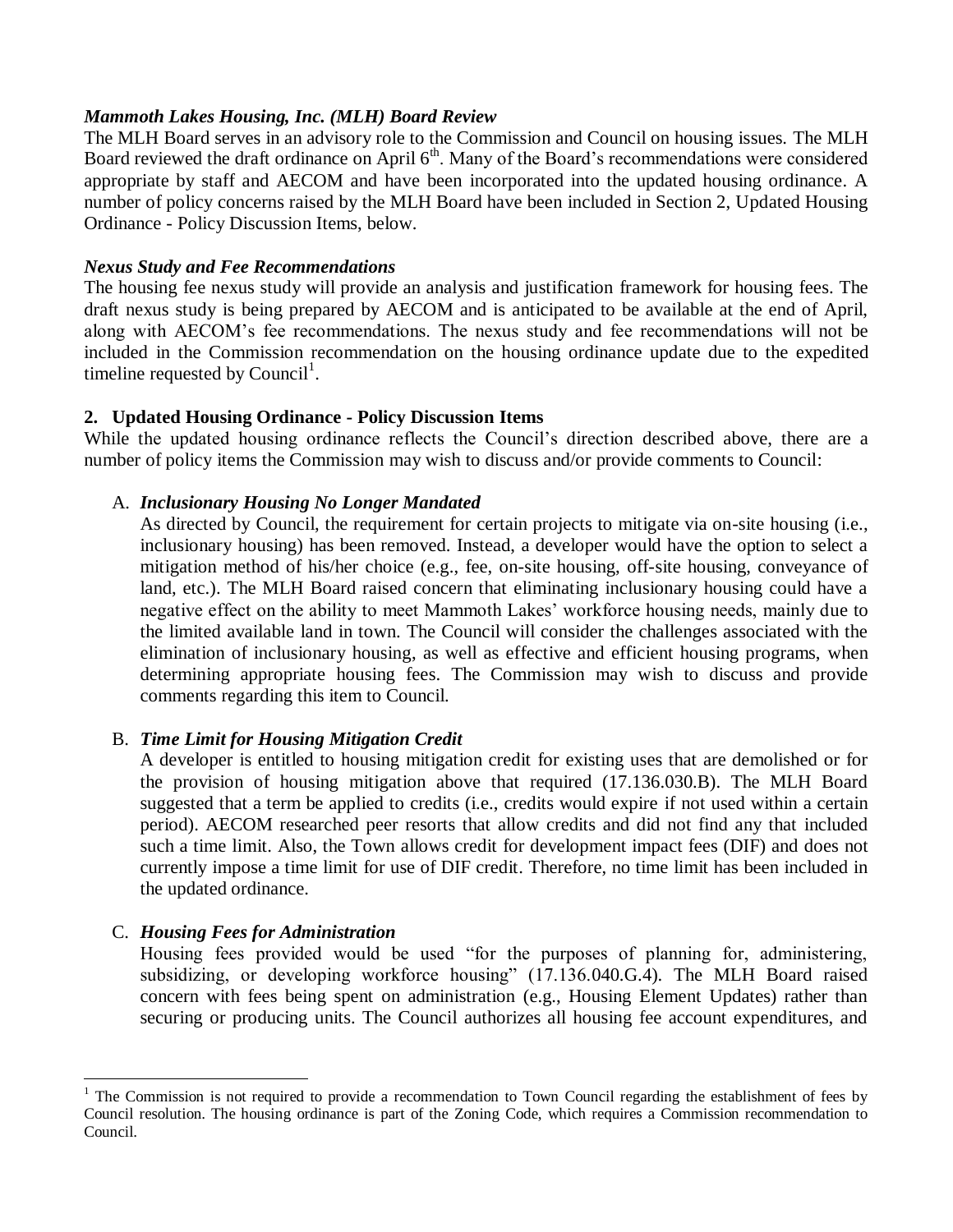both the nexus study/fee recommendations from AECOM and the Housing Strategy should assist in determining priority expenditures and appropriate administrative uses of those funds.

## D. *On-Site Housing Excluded From Density, not Floor Area Ratio (FAR), Calculations*

Housing Element Action H.1.B.1 requires the Town to analyze the implication and benefits of excluding on-site workforce housing from density or FAR calculations if certain criteria are met. Due to the environmental work underway for the FAR work, which would already increase development capacity of commercially-zoned sites, staff recommends that on-site housing be included in FAR calculations. However, housing mitigation units would be excluded from density calculations for projects in the Residential Multi-Family 2 (RMF-2) Zone (17.136.050.D).

#### E. *Construction of New Off-Site Housing Allowed in Certain Zones (not RMF-1 or Shady Rest)*

Consistent with the Town's current housing regulations, the construction of new off-site housing units would only be allowed in the commercial zones, RMF-2 Zone, Resort Zone, or Specific Plan Zone (17.136.060.B.1) (the Town's Zoning Map is included as Attachment 5). The Residential Multi-Family 1 (RMF-1) Zone, including the Shady Rest Tract, has not been included because the RMF-1 Zone tends to naturally serve as workforce housing since transient rentals are prohibited. Furthermore, considering the limited land available, exclusion of the RMF-1 Zone allows the provision of new units throughout other appropriate areas of town. As stated by the Shady Rest owners' representative, an application request for a Zoning Code amendment to allow new off-site housing at Shady Rest is expected to be submitted. A detailed analysis for this request would be conducted at that time.

#### F. *Off-Site Housing – Regional Housing*

At the March  $18<sup>th</sup>$  Council, Commission, and MLH Board workshop, the concept of considering whether workforce housing should be focused solely within Mammoth Lakes or should encompass the region (e.g., Mono County and Inyo County) was raised. While MLH provides programs in Mono County and the City of Bishop, the Town's General Plan and Housing Element focus on providing adequate and appropriate workforce housing within the Town's boundaries. Therefore, the updated housing ordinance would only allow off-site mitigation housing within Mammoth Lakes, in specified zones. If a regional housing approach is to be considered, the Town may need to have a larger policy discussion regarding the goals of those programs and potentially regarding the provision of financial resources outside of the Town's jurisdictional boundary. Additionally, if this is pursued, coordination with Mono and Inyo Counties should be conducted.

#### G. *Exemptions from Housing Mitigation*

Since all projects will be eligible to pay fees to mitigate housing, fewer exemptions have been identified. The exemptions include commercial projects that generate no more than one employee and projects that serve as workforce housing (17.136.100). New single family homes and additions would not be exempt, and an appropriate fee would be applied.

#### H. *Existing Development Entitlements*

The following question has been raised: how would this updated ordinance affect existing entitlements, including the Intrawest and Snowcreek Development Agreements? The adoption of the ordinance alone would not affect existing entitlements and the associated housing mitigation approved for those projects. However, it is reasonable to assume that developers will weigh the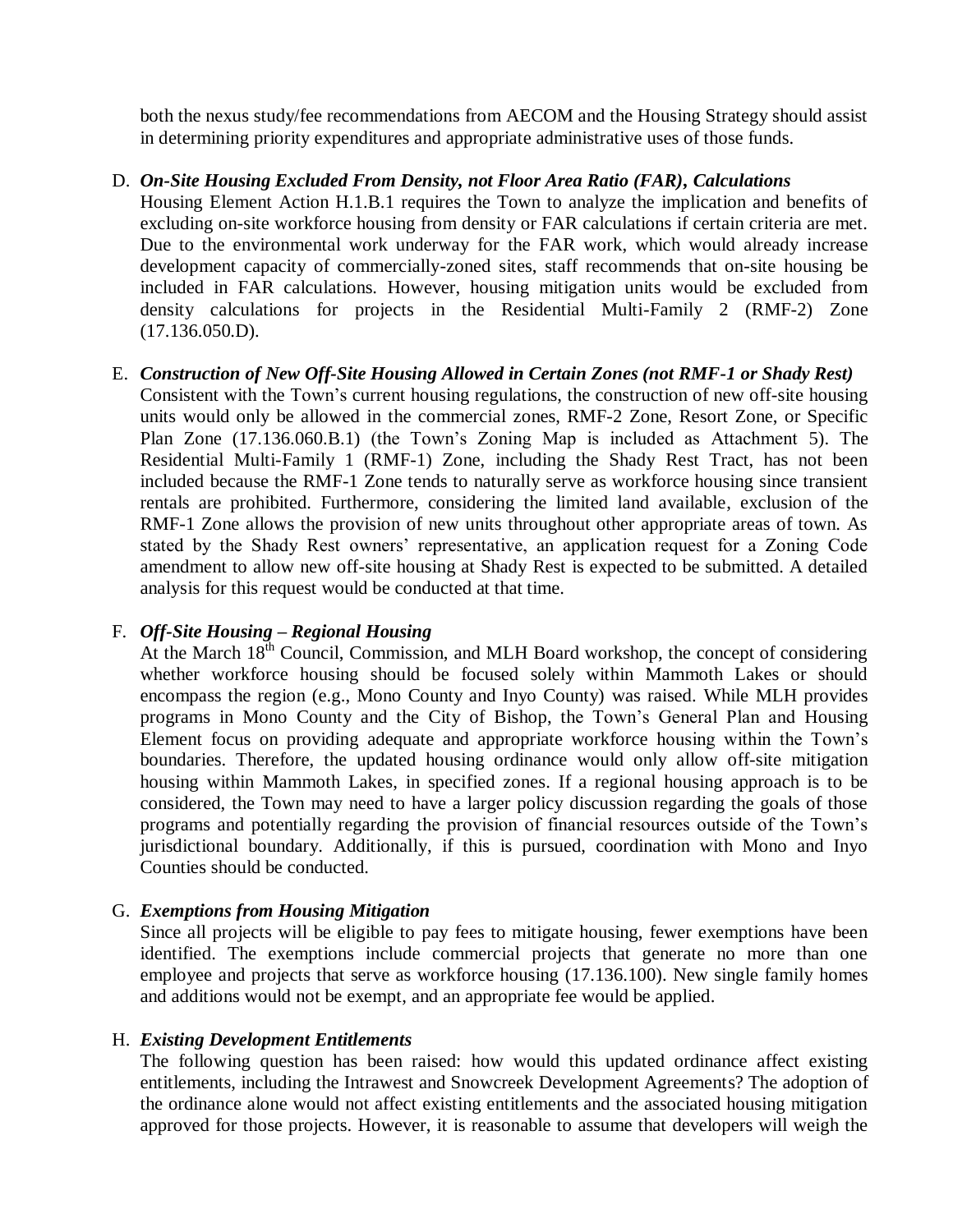cost and risk associated with submitting project amendment requests to take advantage of more options or options that are perceived as more financially favorable to the developer. These requests would be dependent on a variety of factors, including market conditions and others affecting development pro formas, making it difficult to predict the extent of amendments that may be requested. These requests would be reviewed through the required process and the necessary findings would need to be made for approval.

#### **3. Amenity and Design Standards**

Section 17.136.120 of the updated housing ordinance discusses livability standards for workforce housing units, including distribution of units, size, amenity and design standards, and waivers or modifications to those standards. The specific amenity and design standards will be adopted by Council resolution, and the draft standards are included as Attachment 1, Exhibit E.

The standards generally reflect the standards included in the current Interim Housing Policy, but provide some specifications regarding waivers or modifications. The Commission should discuss these draft standards and provide any suggestions for Council consideration.

#### **4. General Plan Consistency**

The housing ordinance update is consistent with the General Plan as described in Table 1:

| Vision Statement, Goal, Policy, or Action                                                                                                                                                                                                                                                                                                                                                                                                                                                                                    | <b>Explanation of Conformance</b>                                                                                                                                                                                                                                                                                                                                                                                                                                                                                            |  |
|------------------------------------------------------------------------------------------------------------------------------------------------------------------------------------------------------------------------------------------------------------------------------------------------------------------------------------------------------------------------------------------------------------------------------------------------------------------------------------------------------------------------------|------------------------------------------------------------------------------------------------------------------------------------------------------------------------------------------------------------------------------------------------------------------------------------------------------------------------------------------------------------------------------------------------------------------------------------------------------------------------------------------------------------------------------|--|
| Vision Statement - "Adequate and appropriate housing that<br>residents and workers can afford"                                                                                                                                                                                                                                                                                                                                                                                                                               | The ordinance would provide methods by which<br>development projects can mitigate their housing<br>impacts. Mitigation housing would be required to<br>meet livability and design standards to ensure the<br>housing is adequate and appropriate.                                                                                                                                                                                                                                                                            |  |
| Goal L.2: Substantially increase housing supply available<br>to the workforce                                                                                                                                                                                                                                                                                                                                                                                                                                                | The ordinance includes mitigation housing for the<br>workforce.                                                                                                                                                                                                                                                                                                                                                                                                                                                              |  |
| Policy L.2.D: For housing development projects where all<br>units are deed restricted for workforce housing, a density<br>bonus may be granted in addition to any bonus granted<br>pursuant to State Density Bonus Law up to a combined<br>bonus of twice the density identified for the designation                                                                                                                                                                                                                         | The ordinance incorporates this Policy in Section<br>17.136.050.D. This also reflects Housing Element<br>Policy H.1.C and Action H.1.C.1.                                                                                                                                                                                                                                                                                                                                                                                    |  |
| Policy H.2.B: Update the Town's workforce housing<br>mitigation requirements to ensure they meet the following<br>objectives:<br>• Respond to a technically sound Workforce Housing<br>Needs Assessment that reflects the existing housing<br>resources, seasonality, commuting patterns, and<br>affordability categories<br>• Meet current legal mandates and can be successfully<br>implemented by the Town<br>• Ensure that new development mitigates an appropriate<br>portion of workforce housing demand it generates, | The 2011 comprehensive housing needs<br>assessment and the 2015 Housing Strategy were<br>considered in the development of the ordinance.<br>The ordinance reflects legal requirements and case<br>law related to housing mitigation. The amount of<br>the housing fee will be determined by Council<br>resolution and based on an approved nexus study.<br>Livability standards are addressed in Section<br>17.136.120, and Council resolution will establish<br>the amenity and design standards for mitigation<br>housing. |  |

Table 1: General Plan Conformance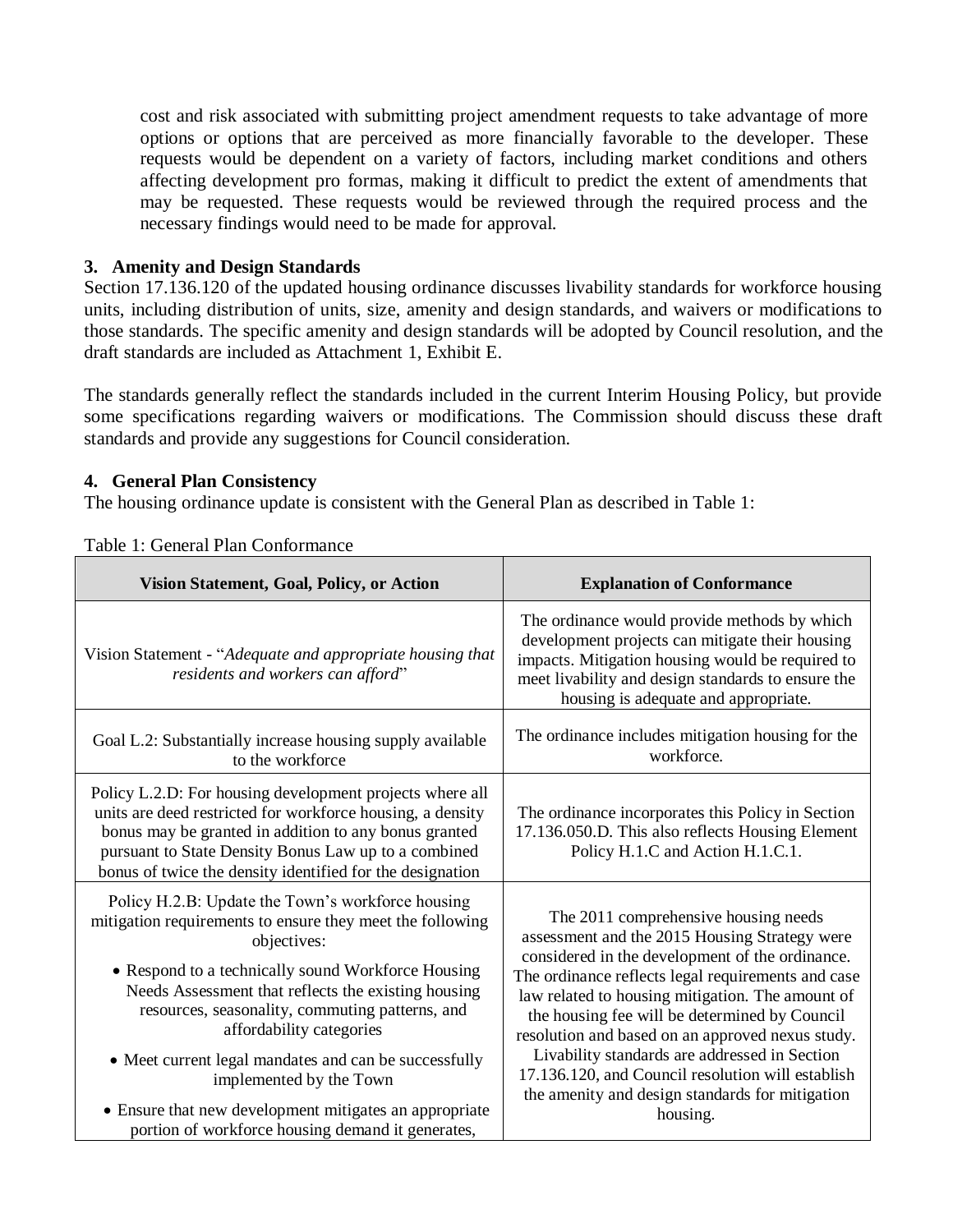| through requirements and standards that can be<br>reasonably achieved by the development community                                               |  |
|--------------------------------------------------------------------------------------------------------------------------------------------------|--|
| • Meet documented community housing needs and gaps<br>in terms of unit affordability levels, type, tenure, size,<br>amenities, and configuration |  |
| • Achieve quality, livable housing units that are<br>successfully integrated into neighborhoods and the<br>broader community                     |  |

The housing ordinance update includes a General Plan Amendment to revise the Housing Element 2014- 2019 to reflect the update. These revisions include updating the text to describe the housing ordinance update, as well as modification to the following policy and actions: H.1.D, H.1.D.1, and H.2.B.1 (Attachment 1, Exhibit B). Specifically, the modifications reflect Council's direction to not mandate onsite mitigation housing and provide options for developers to mitigate housing. Although these modifications are proposed, the housing ordinance update would be internally consistent with all other provisions of the General Plan as described in Table 1.

## **5. Municipal Code Consistency**

The Housing Ordinance Update is internally consistent with all other applicable provisions of the Zoning Code because the amendment also includes revisions to the definitions related to housing to ensure internal consistency (Attachment 1, Exhibit D).

#### **6. Environmental Analysis**

A Negative Declaration (ND) was adopted for the Housing Element Update 2014-2019 on June 18, 2014 (State Clearinghouse No. 2014032067). Consistent with CEQA Guidelines §15164, an Addendum to this ND has been prepared to address the housing ordinance update, which includes an amendment to the Housing Element. An addendum is appropriate when minor technical changes or modifications to a project do not result in any new significant impacts or a substantial increase in the severity of previously identified significant impacts. Staff's review and analysis concluded that there would be no new or increased environmental impacts resulting from the housing ordinance update. The Addendum is included as Attachment 1, Exhibit A.

#### **7. Legal Considerations**

The Town Attorney has reviewed the draft housing ordinance, and his edits have been incorporated to ensure conformance to current legal requirements. At this time, no issues are anticipated to arise from the California Supreme Court's decision in the *CBIA v. City of San Jose* case (expected this summer) because the ordinance does not mandate on-site housing and housing fees will be established in conjunction with approval of a nexus study. To the extent the decision in this case requires amendments to the housing ordinance, staff will prepare appropriate amendments for Council consideration.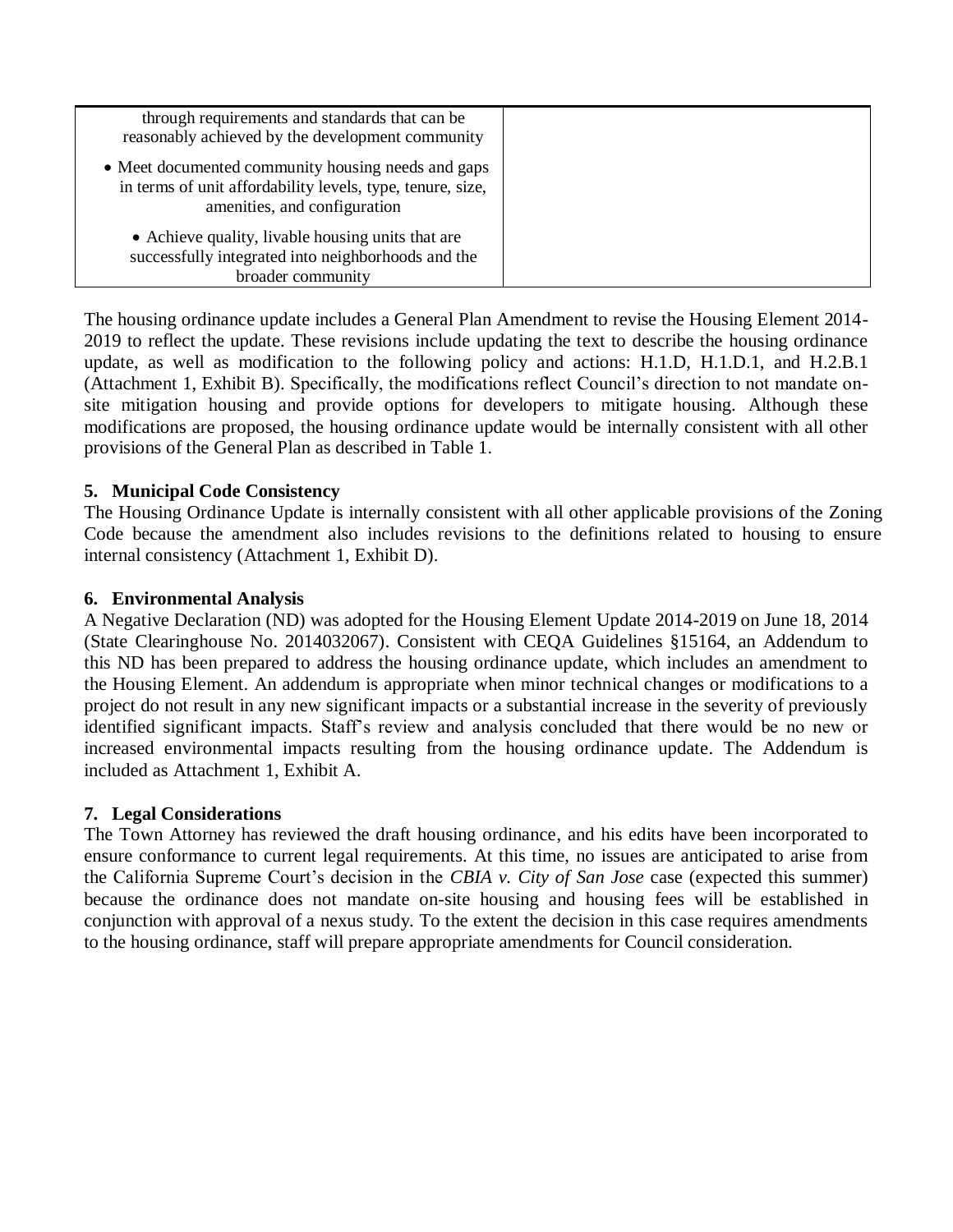## **C. OPTIONS**

Option 1. Recommend Town Council take the following actions:

- Consider the Addendum to the Housing Element Update 2014-2019 Negative Declaration and adopt the required CEQA findings,
- Adopt the required Municipal Code findings,
- Approve General Plan Amendment 15-001 and Zoning Code Amendment 15-001 (Housing Ordinance Update), as proposed or with modifications, and
- Approve the Amenity and Design Standards for workforce units.

Option 2. Recommend Town Council deny General Plan Amendment 15-001 and Zoning Code Amendment 15-001 (Housing Ordinance Update).

Option 1 would allow the housing ordinance update to proceed to Town Council for consideration. It is anticipated to be considered by the Council on May  $20<sup>th</sup>$ .

Option 2 would not allow the housing ordinance update to proceed to Town Council for consideration because an affirmative vote of a majority of the Commission is required for a General Plan amendment to be considered by the Council. Staff would need to revise the ordinance, and the Commission would need to conduct another public hearing to allow the housing ordinance update to proceed.

## **D. RECOMMENDATION**

Staff recommends that the Planning and Economic Development Commission choose Option 1: Recommend Town Council take the following actions:

- Consider the Addendum to the Housing Element Update 2014-2019 Negative Declaration and adopt the required CEQA findings,
- Adopt the required Municipal Code findings,
- Approve General Plan Amendment 15-001 and Zoning Code Amendment 15-001 (Housing Ordinance Update), as proposed or with modifications, and
- Approve the Amenity and Design Standards for workforce units.

## **Attachments**

Attachment 1: Planning and Economic Development Commission Resolution

Exhibit A - Addendum to the Housing Element Update 2014-2019 Negative Declaration

Exhibit B - Housing Element 2014-2019 revised (track changes excerpts) (GPA 15-001)

Exhibit C - Housing Ordinance Update, Municipal Code Chapter 17.136

Exhibit D - Housing definitions revised (track changes), Municipal Code Chapter 17.148

Exhibit E - Amenity and Design Standards

Attachment 2: Housing Element Update 2014-2019 Negative Declaration